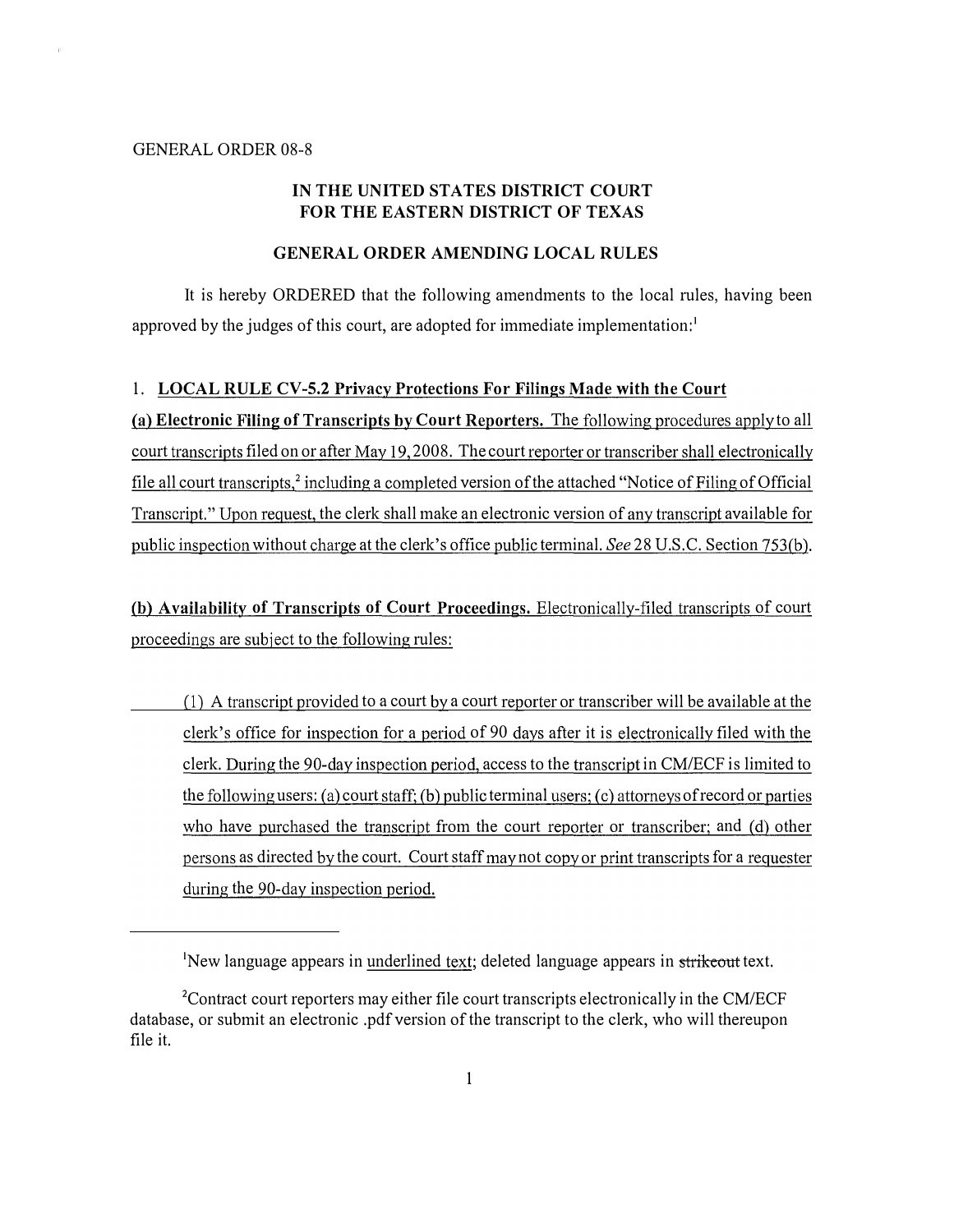- ( 6) If, after the 90-day period has ended, there are no redaction documents or motions linked to the transcript, the clerk will remove the public access restrictions and make the unredacted transcript available for inspection and copying in the clerk's office and for download from the PACER system.
- (7) If, after the 90-day period has ended, a redacted transcript has been filed with the court, the clerk will remove the access restrictions as appropriate and make the redacted transcript available for inspection and copying in the clerk's office and for download from the PACER system, or from the court reporter or transcriber.

Comment: In September 2007 the Judicial Conference of the United States approved a new policy regarding the availability of transcripts of court proceedings. This new rule, when read in conjunction with Fed.R.Civ.P. 5.2, effectuates this policy.

# 2. LOCAL RULE CV-10 Form of Pleadings

(a) Generally. When offered for filing, all documents, excluding preexisting documentary exhibits and attachments, shall:

(1) be endorsed with the style and number of the action;

(2) contain a caption containing the name and party designation of the party filing the document and a statement of the character of the document clearly identifying each included pleading, motion or other document (e.g., Defendant John Doe's Answer; and Defendant John Doe's Motion to Dismiss under Rule 12(b)(6)) [note: see Local Rule CV-38(a) for cases involving jury demands] [counsel are encouraged to file pleadings, motions and other documents separately whenever possible, i.e., do not include a motion and a response, or an answer and a motion in the same document];

\* \* \* \* \*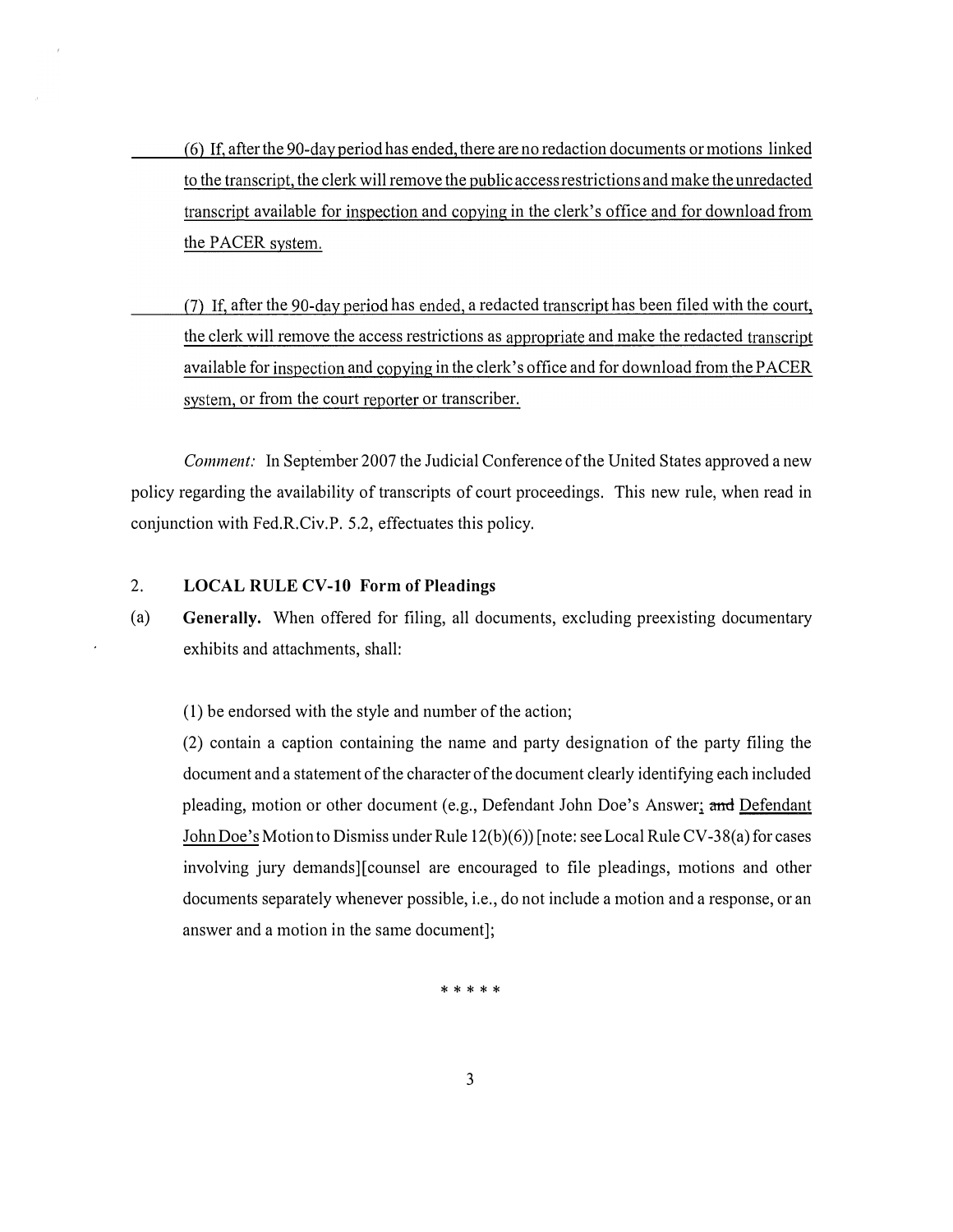Comment: The sample caption in the parenthetical was changed to confonn to a recent amendment to Local Rule CV-7(a) that requires motions to be filed as separate documents.

## 3. LOCAL RULE CV 80 Stenographer; Stenographic Report or Transcript as Evidence

(a) Electronic Filing of Transcripts by Court Reporters. Any transeript of proeeedings in this court filed by a court reporter after March 1, 2007 shall be filed electronically as a "private entry" document. Under this procedure, unsealed electronic transcripts filed after March 1, 2007 are available in electronic format to judges and court staff in the CM/ECF database, but are not available in the public PACER database. Upon request, the clerk shall make a paper or electronic version of any unsealed transcript available for public inspection without charge at the clerk's office. See 28 U.S.C. Section 753(b).

Comment: Former Local Rule CV-80 that addressed court reporter transcripts has been moved to Local Rule CV-5.2 and Local Rule CR 49.1.

### 4. LOCAL RULE CR-49.1 Privacy Protection for Filings Made With the Court

(a) Electronic Filing of Transcripts by Court Reporters. Any transcript of criminal proceedings in this court filed by a court reporter or transcriber shall be filed electronically, including a "Notice of Filing of Official Transcript." The clerk will post a "model notice" for the court reporter or transcriber's use on the court's web site. Upon request, the clerk shall make an electronic version of any unsealed transcript available for public inspection without charge at the clerk's office. See 28 U.S.C. Section 753(b).

(b) Availability of Transcripts of Court Proceedings. Electronically-filed transcripts of criminal court proceedings are subject to the following rules:

( 1) A transcript provided to a court by a court reporter or transcriber will be available at the clerk's office for inspection for a period of 90 days after it is electronically filed with the clerk. During the 90-day inspection period, access to the transcript in CM/ECF is limited to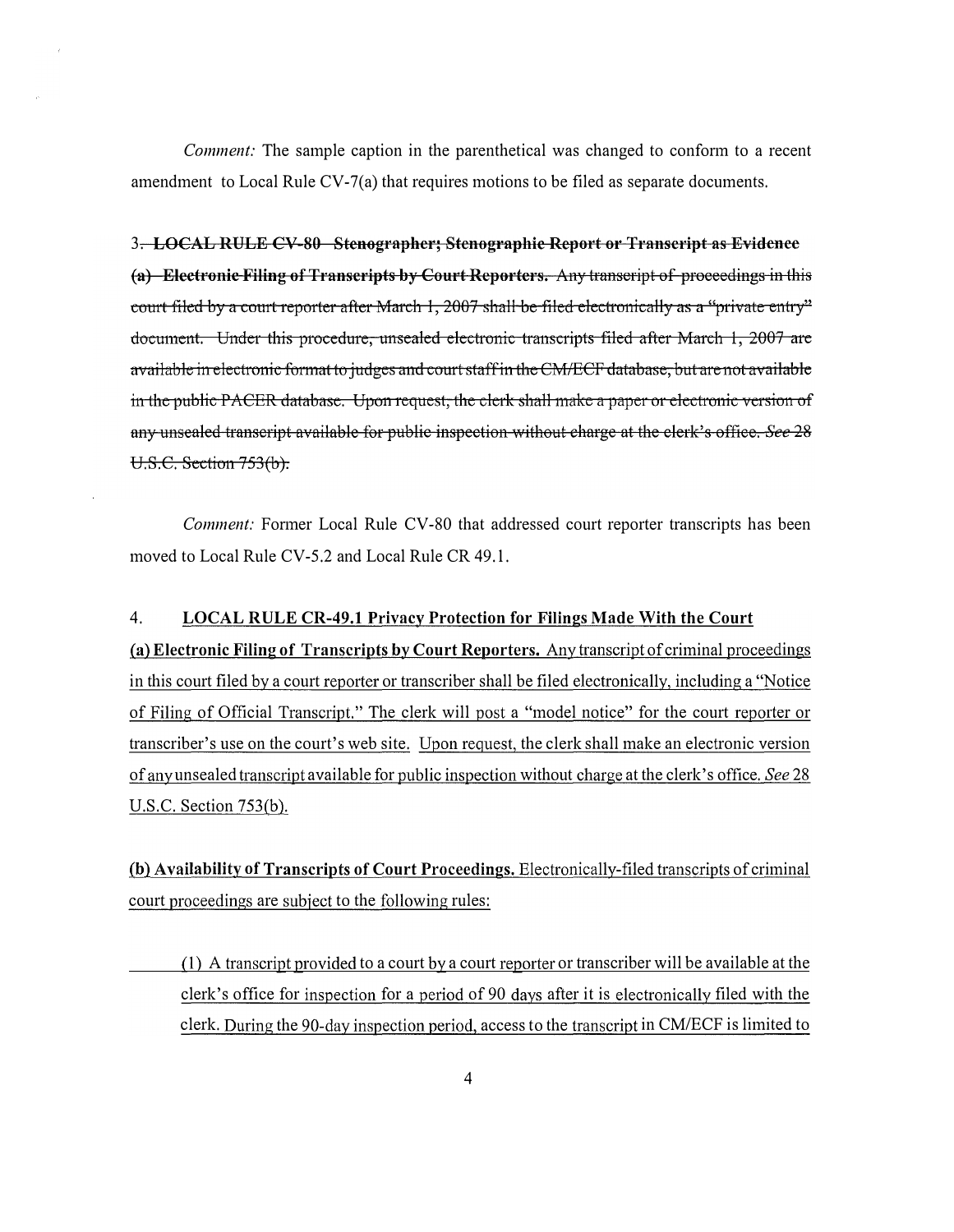the following users: (a) court staff; (b) public terminal users; (c) attorneys of record or parties who have purchased the transcript from the court reporter or transcriber; and (d) other persons as directed by the court. Court staff may not copy or print transcripts for a requester during the 90-day inspection period.

- (2) During the 90-day period, a copy of the transcript may be obtained from the court reporter or transcriber at the rate established by the Judicial Conference. The transcript will also be available within the court for internal use, and an attorney who obtains the transcript from the court reporter or transcriber may obtain remote electronic access to the transcript through the court's CM/ECF system for purposes of creating hyperlinks to the transcript in court filings and for other purposes
- (3) Within seven business days of the filing of the transcript in CM/ECF, each party wishing to redact a transcript must inform the court, by filing the attached "Notice of Intent to Request Redaction," of the party's intent to redact personal data identifiers from the transcript as required by Fed.R.Crim.P 49.1, If no such notice is filed within the allotted time, the court will assume redaction of personal data identifiers from the transcript is not necessary
- (4) If redaction is requested, a party is to submit to the court reporter or transcriber and file with the court, within 21 calendar days of the transcript's delivery to the clerk, or longer if a court so orders, a statement indicating where the personal data identifiers to be redacted appear in the transcript. The court reporter or transcriber must redact the identifiers as directed by the party. These procedures are limited to the redaction of the specific personal identifiers listed in Fed.R.Civ.P. 5.2. If an attorney wishes to redact additional information, he or she may make a motion ot the court. The transcript will not be electronically available until the court has ruled on any such motion.

(5) The court reporter or transcriber must, within 31 calendar days of the filing of the